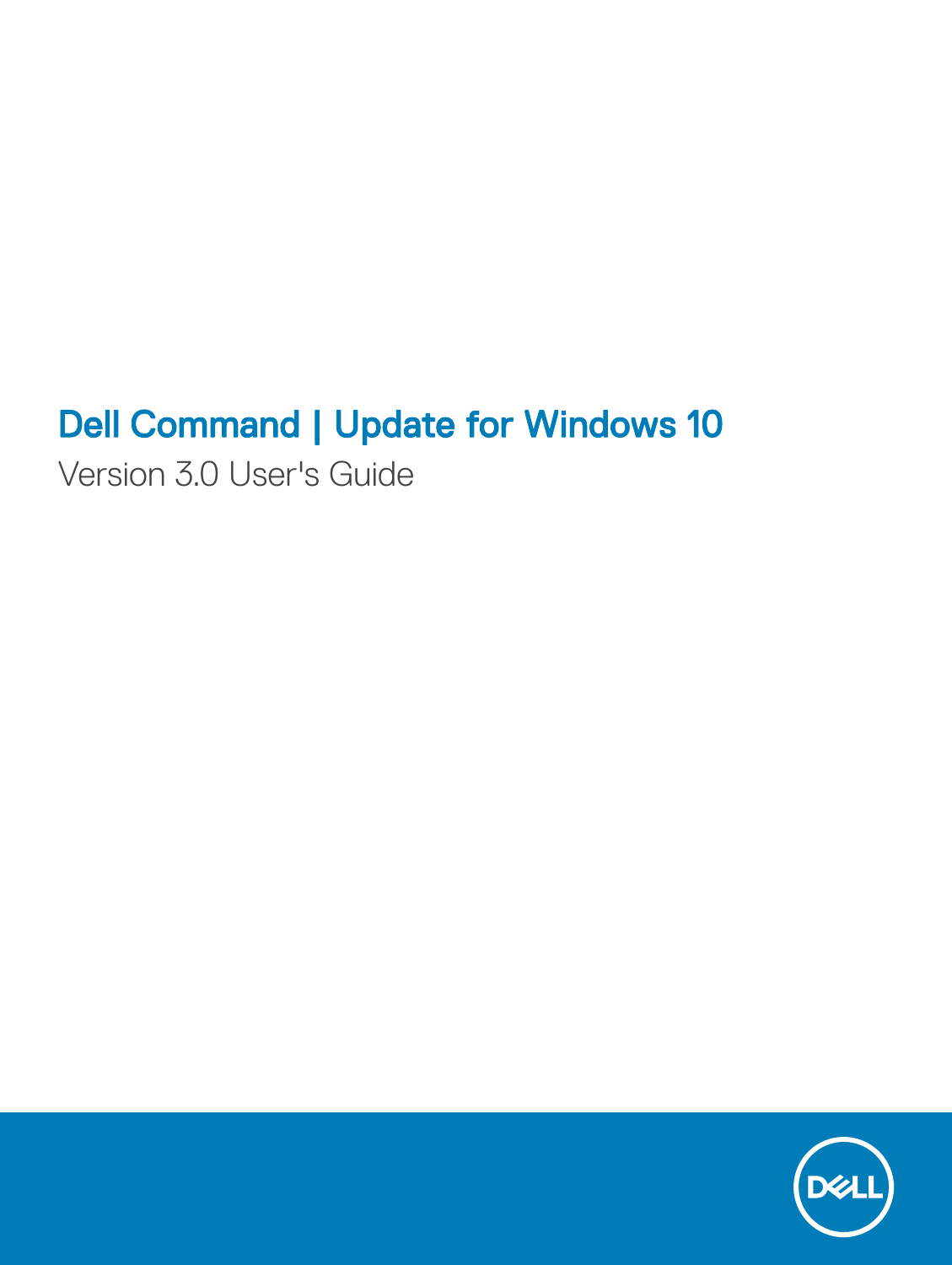#### Notes, cautions, and warnings

- NOTE: A NOTE indicates important information that helps you make better use of your product.
- **A CAUTION:** A CAUTION indicates either potential damage to hardware or loss of data and tells you how to avoid the problem.
- MUARNING: A WARNING indicates a potential for property damage, personal injury, or death.

© 2009 2018 Dell Inc. or its subsidiaries. All rights reserved. Dell, EMC, and other trademarks are trademarks of Dell Inc. or its subsidiaries. Other trademarks may be trademarks of their respective owners.

2018 - 07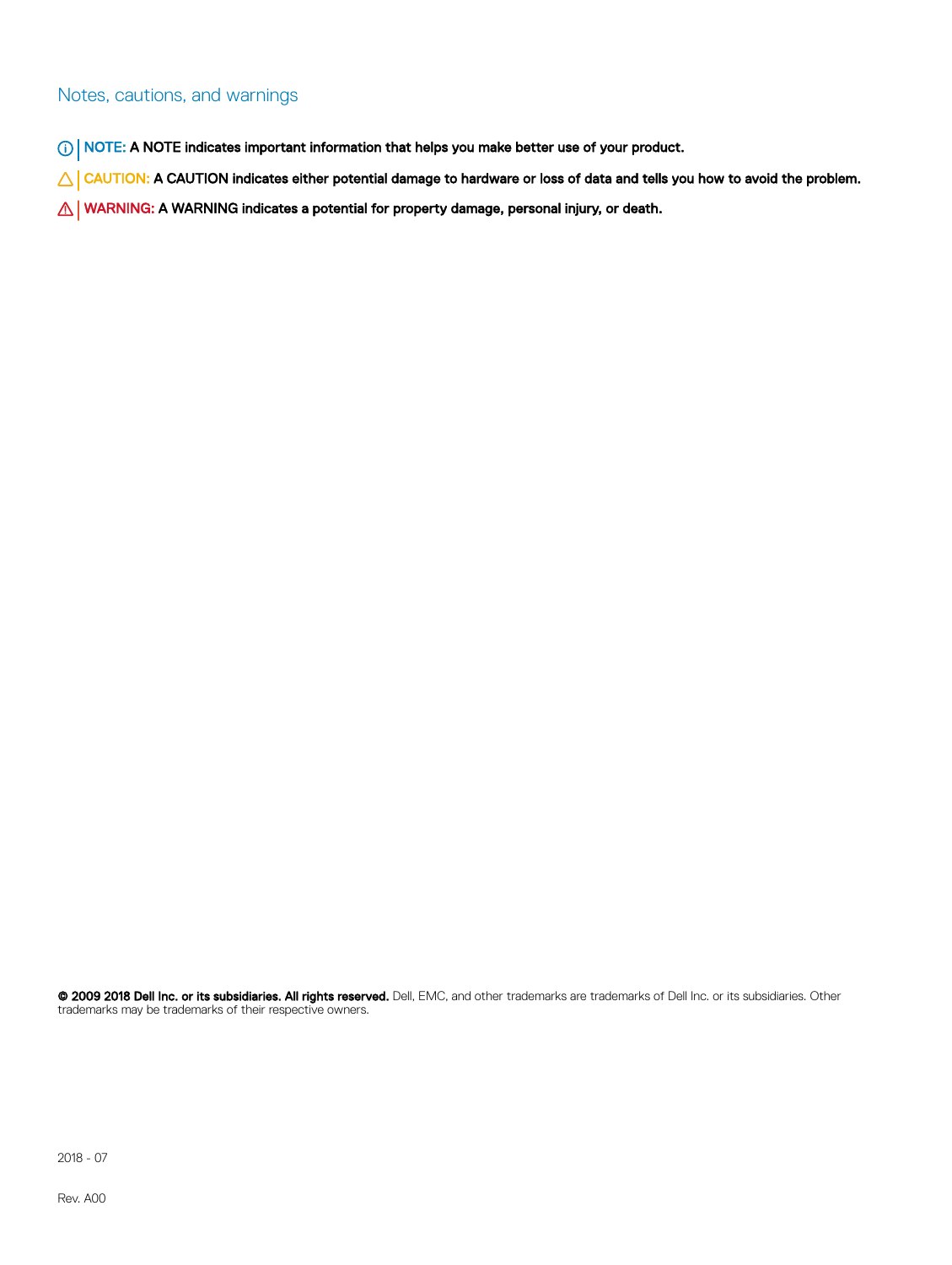# **Contents**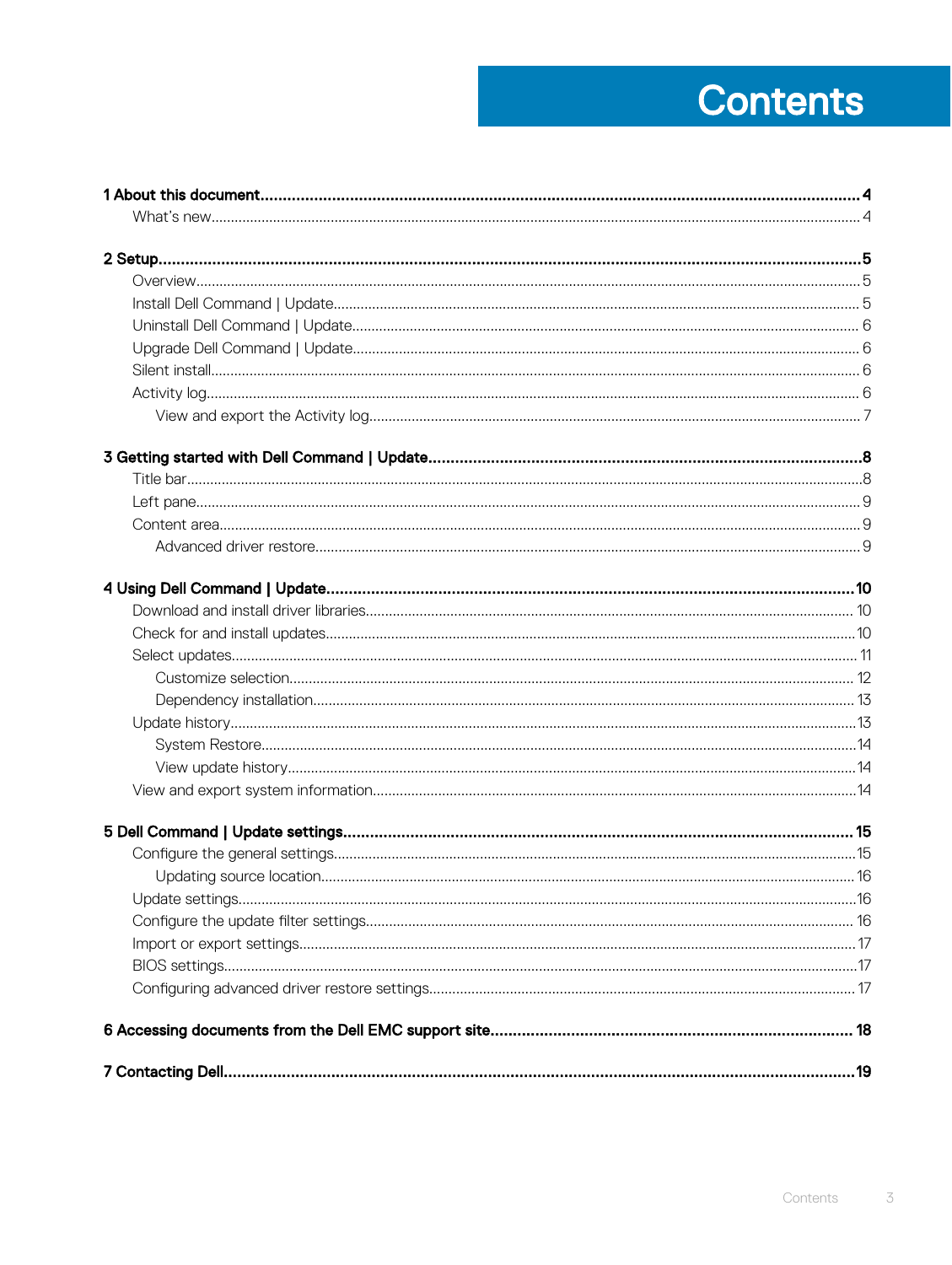1

<span id="page-3-0"></span>You can use Dell Command | Update to update Dell client systems with the latest applications, drivers, BIOS, and firmware.

You can find the other product guides for your reference at **dell.com/support/manuals**.

• *Hardware Owner's Manual* provides information about the system, installing system components, and troubleshooting the system.

## What's new

Dell Command | Update provides the following features and enhancements in this release:

- Support to improve Dell-specific products and services using the Dell Command | Update Improvement Program option
- Universal Windows Platform (UWP) compliance with the Windows 10 operating system which uses the Windows Notification Server
- No support for command line Interface(CLI)
- $\cdot$  Enhanced security configuration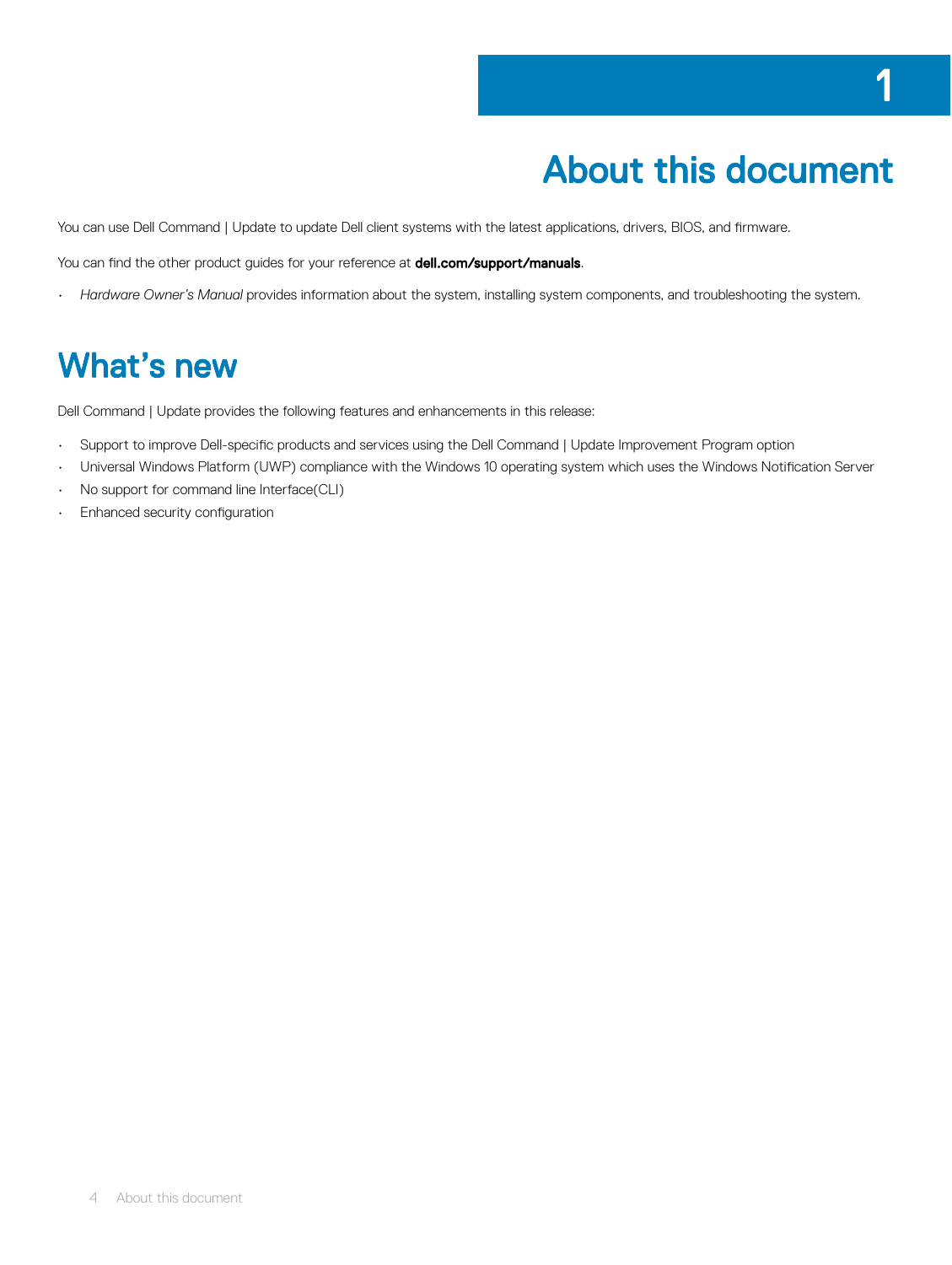# **Setup**

<span id="page-4-0"></span>This section contains information about the requirements that are needed to use Dell Command | Update. It also provides an overview of the tool, lists installation and uninstallation steps.

#### Topics:

- **Overview**
- Install Dell Command | Update
- [Uninstall Dell Command | Update](#page-5-0)
- [Upgrade Dell Command | Update](#page-5-0)
- [Silent install](#page-5-0)
- **[Activity log](#page-5-0)**

### Overview

Dell Command | Update is an easy-to-use graphical user interface (GUI) tool that you can use to update Dell client systems with the latest applications, drivers, BIOS, and firmware.

The advantages of using Dell Command | Update are:

- Simplification of system management and the update process for Dell client systems
- An easy-to-use GUI, which helps in identifying and applying appropriate drivers and updates for the system
- BIOS and firmware updates in addition to drivers and applications
- NOTE: To install Dell Command | Update, you must ensure that the system is running on Microsoft Windows 10 Redstone 1 v1607 operating system and with the build number greater than or equal to 14393.

## Install Dell Command | Update

Before you proceed, ensure that you are logged in with administrator privileges for the client system on which you want to install Dell Command | Update.

To download Dell Command | Update:

- 1 Go to **dell.com/support**.
- 2 Search for **Dell Command | Update 3.0 for Windows 10**.
- 3 Download Sys-Man\_Application\_xxxxx\_MN\_y.y.y\_A00.exe where 'x' is the software build and 'y' is the version number.

To install Dell Command | Update:

- 1 Double-click the .EXE file that is downloaded from the Dell support site.
- 2 Click **Install**.
- 3 On the **Welcome** screen, click **Next**.
- 4 On the License Agreement screen, select I accept the terms in the license agreement, and then click Next.
- 5 On the **Begin Install** screen, click Install.
- 6 During the installation, you may click Yes, I want to participate in the program option available on the Improvement Program **Consent** screen to participate in the Dell Command | Update Improvement program.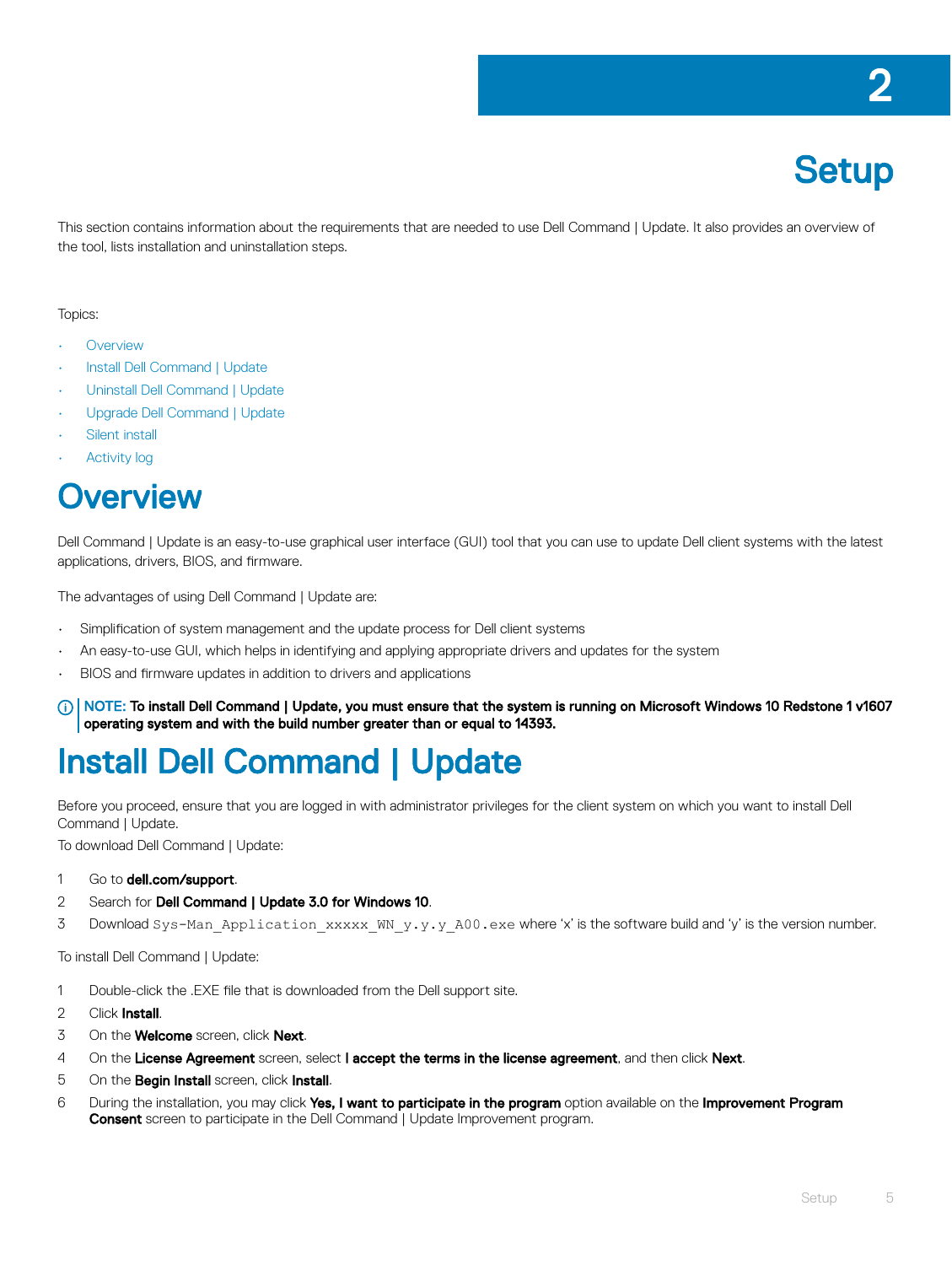- <span id="page-5-0"></span>7 Click Install on the Ready to Install the Program screen.
- 8 On the Installation Wizard Completed screen, click Finish.

## Uninstall Dell Command | Update

Do the following:

- Click Start.
- Select Control Panel, and then click Programs And Features.
- Select Dell Command | Update for Windows 10, and then click Uninstall.

## Upgrade Dell Command | Update

You can upgrade Dell Command | Update in the following ways:

- Self-update: Use the Check feature on the Welcome screen to check for updates. For more information, see Check for and install [updates](#page-9-0).
- **Manual update:** Download and install Dell Command | Update 3.0 from **dell.com/support**.

If any newer versions of Dell Command | Update are available, then the latest version of Dell Command | Update is listed under Recommended updates. Select the update and install the newer version of the application.

NOTE: In case of minor upgrades, the preference settings and policies are retained.

 $\cap$  NOTE: If there are major upgrades, the application is uninstalled and the settings and data are removed.

# Silent install

You can perform a silent installation of Dell Command | Update in the following ways:

- Execute the command—DCU\_Setup\_3\_0\_0.exe /s /v"/qn" using the Command Line Interface (CLI).
- Run the executable file—Sys-Man\_Application\_xxxxx\_WN\_y.y.y\_A00.exe /s available in the Dell Update Packages (DUPs), where 'x' is the software build and 'y' is the version number.

NOTE: During silent installation of Dell Command | Update, the telemetry option is disabled by default.

# Activity log

The activity log feature helps you to view the updates installed on the system and track any failures or issues. The activities generated in Dell Command | Update are classified as:

- Normal—Normal messages provide high-level details about the updates or errors.
- Debug—Debug messages provide detailed information about the updates or errors.

The ActivityLog.xml is stored as an .XML formatted text file at this location — C:\ProgramData\Dell\UpdateService\Log.

The root element of the log contains the name of the product and the version that is installed on the system. The child elements under the root element are listed as follows:

#### Table 1. Elements under root element

| <b>Element Name</b>     | <b>Description</b>                                         |
|-------------------------|------------------------------------------------------------|
| <level></level>         | Activity log level.                                        |
| <timestamp></timestamp> | Timestamp when the activity was created.                   |
| <source/>               | The application operations which generated the activities. |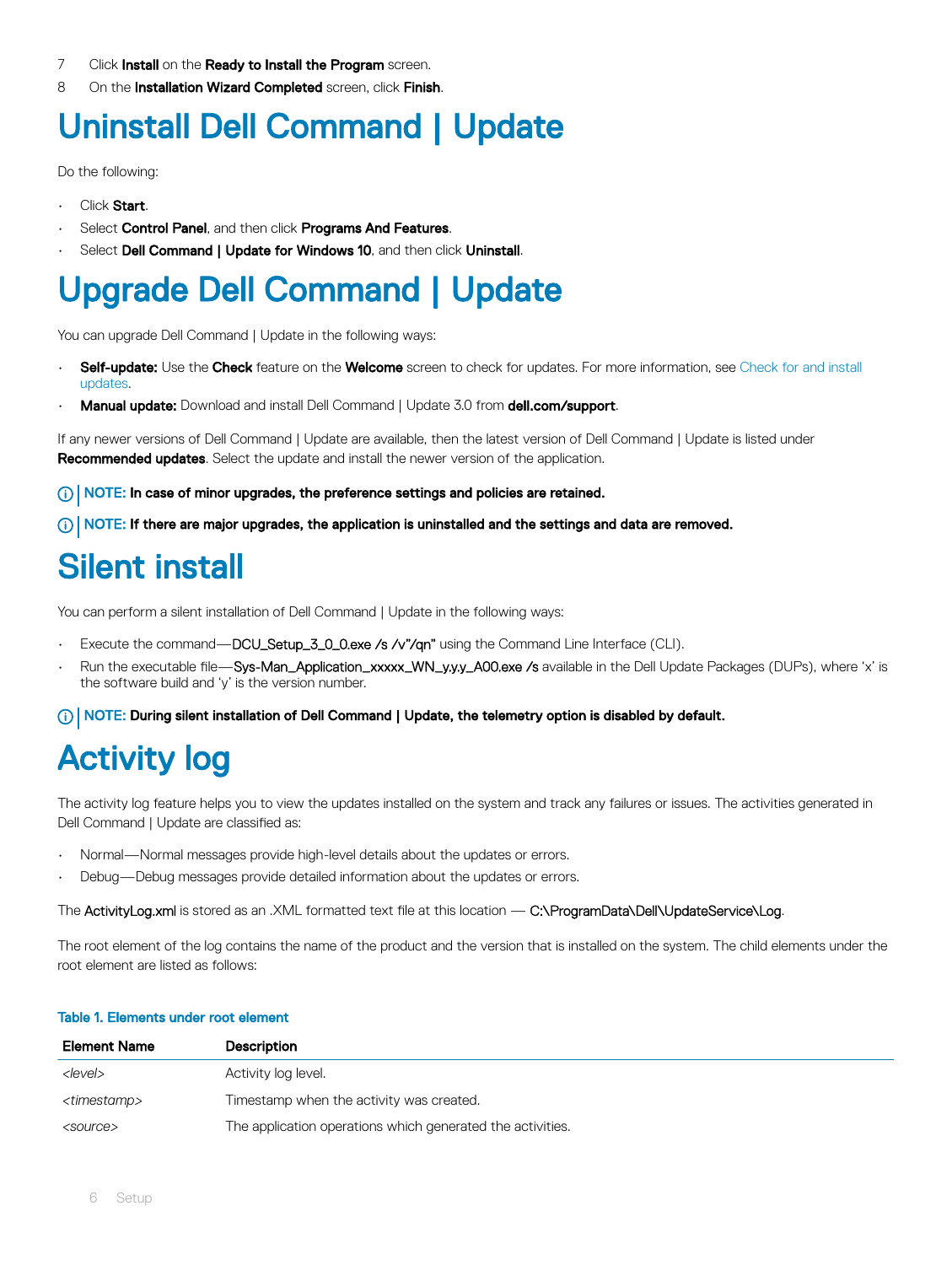<span id="page-6-0"></span>

| <b>Element Name</b> | <b>Description</b>                                 |
|---------------------|----------------------------------------------------|
| <message></message> | Detailed information for the activity.             |
| <data></data>       | Indicates additional information for the activity. |

### View and export the Activity log

To view and export the activity log:

1 On the **Welcome** screen, click **Activity Log**.

The **Activity Log** screen is displayed.

By default, the list of activities performed during the last 7 days, 15 days, 30 days, 90 days, or the last year, is displayed. You can configure the period from the drop-down list.

- 2 From the drop-down list, select the number of days for which you want to view the update activities. For example, if you select Last 15 Days, you can view the update activities that Dell Command | Update has performed during the last 15 days.
	- $\circled{0}$  NOTE: You can click  $\bullet$  to view more information about the message log entry, such as application error messages. This information is also available in the exported log file.
	- $\ket{0}$  NOTE: You can click Caution next to error or failure log entries to view information about how to avoid any potential damage or problem.
- 3 To reorder or sort the columns according to the date or message type, click **the act to Date or Message**.
- 4 Click **Export** to export the activity log in .XML format.
- 5 Click Save to save changes, or click Cancel to revert to the last saved settings.
- 6 Click Close to go back to the Welcome screen.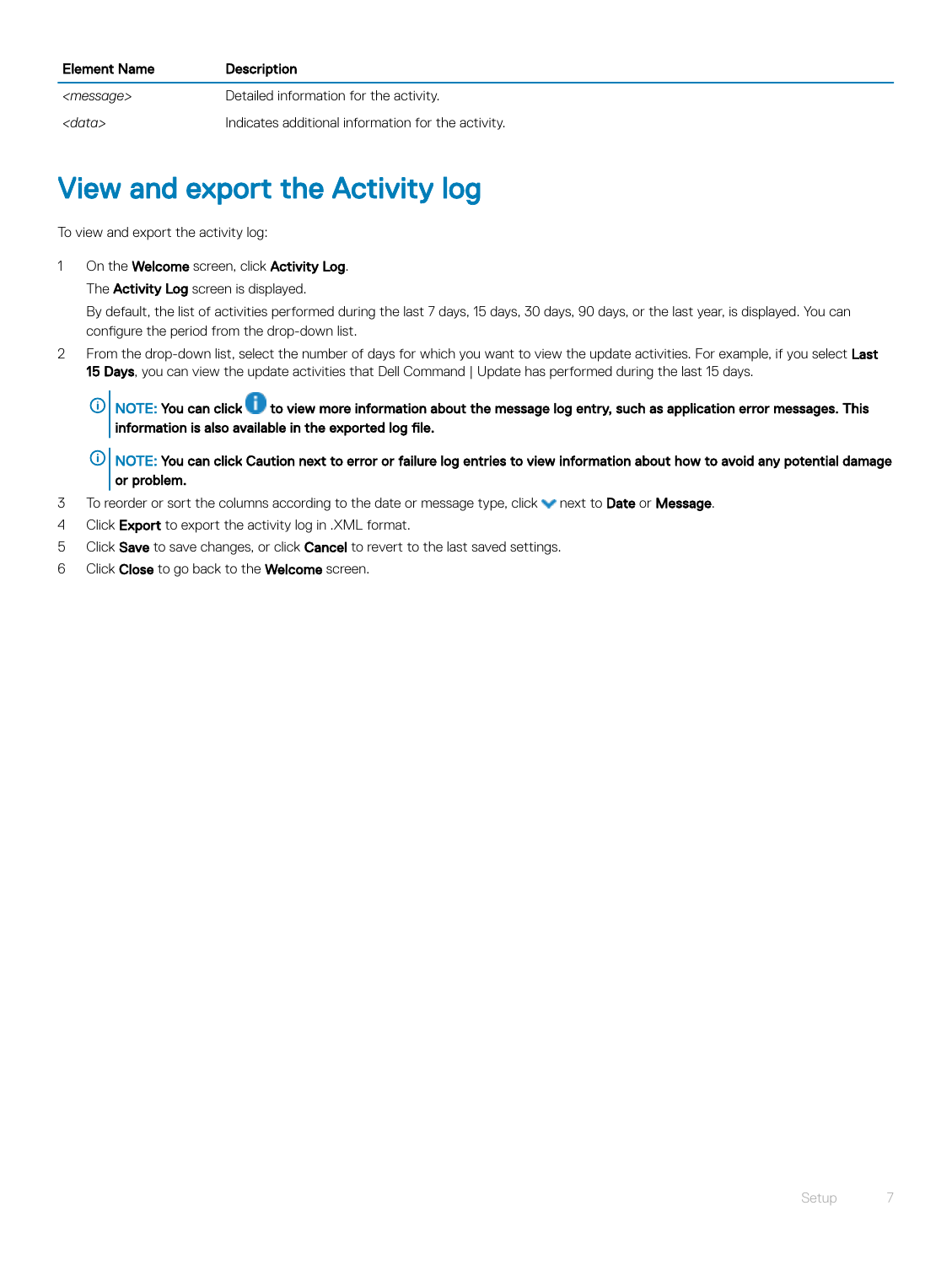# <span id="page-7-0"></span>Getting started with Dell Command | Update

When Dell Command | Update launches for the first time, either manually or automatically, the Dell Command | Update – Setup screen displays the following options to discover, review, and install the updates:

#### Table 2. Setup options

| Option                                                                                     | <b>Description</b>                                                                  |
|--------------------------------------------------------------------------------------------|-------------------------------------------------------------------------------------|
| Yes, run automatically with the default settings (Recommended)                             | Automatically checks for updates on a regular basis using the<br>default settings.  |
|                                                                                            | NOTE: To view the default settings, click the Settings icon                         |
|                                                                                            | and view the settings under Automatically check for<br>updates in the Schedule tab. |
|                                                                                            | NOTE: This option is selected by default.                                           |
| No, I do not wish Dell Command   Update to check for updates<br>automatically at this time | Dell Command   Update does not automatically check for updates.                     |

If you have received your system from the Dell factory, Dell Command | Update autolaunches after the system boots the fourth time and scans for any available updates. In this case, the Welcome screen will not offer Check for Updates functionality, but instead display a list of available updates to install.

#### NOTE: Dell Command | Update autolaunches only if,

- Dell Command | Update is factory installed.
- Dell Command | Update is not launched manually.

#### Topics:

- Title bar
- [Left pane](#page-8-0)
- [Content area](#page-8-0)

## Title bar

The title bar contains the name and version number of the product, and icons for various activities.

#### Table 3. Title bar icons

| <b>ICON</b> | <b>Description</b>                                                                                                                                                                                                         |
|-------------|----------------------------------------------------------------------------------------------------------------------------------------------------------------------------------------------------------------------------|
|             | Displays the <b>Settings</b> screen. On the <b>Settings</b> screen, you can<br>customize the Dell Command   Update options such as update the<br>downloaded file location, scheduling updates, and customizing<br>updates. |
|             | Minimizes the application (located at the upper right corner of all<br>screens).                                                                                                                                           |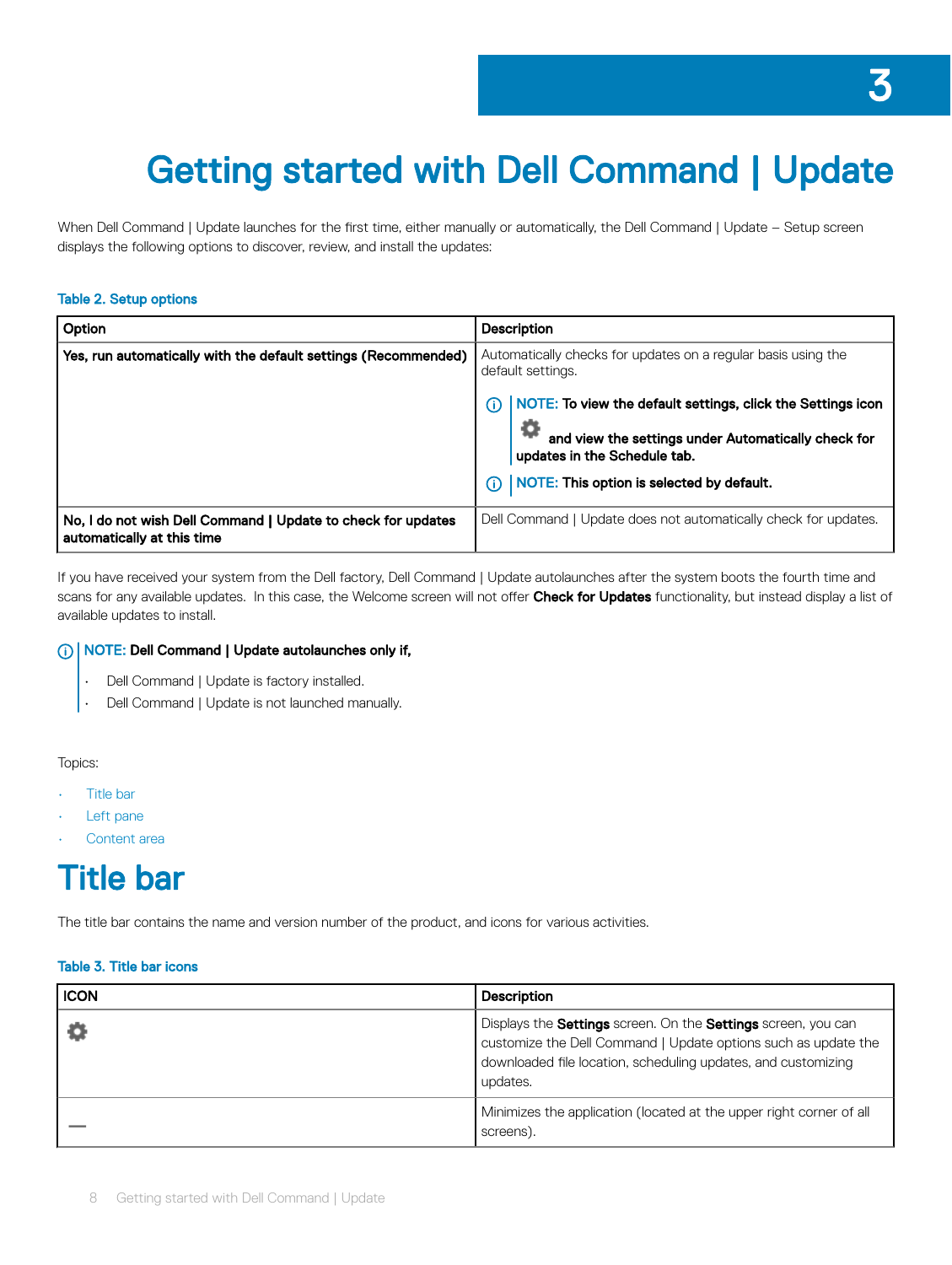<span id="page-8-0"></span>

| ICON | <b>Description</b>                                                               |
|------|----------------------------------------------------------------------------------|
|      | Maximizes the application (located at the upper right corner of all<br>screens). |
|      | Closes the application (located at the upper right corner of all<br>screens).    |

### Left pane

The following table lists the options available on the left pane of the Welcome screen and their descriptions.

#### Table 4. Left Pane

| Option                    | <b>Description</b>                                                                                   |
|---------------------------|------------------------------------------------------------------------------------------------------|
| <b>System Model</b>       | Displays the image and model of the Dell system.                                                     |
| Service Tag               | Displays the product ID provided by the manufacturer for the system.                                 |
| <b>Last Check</b>         | Provides information about the last time the system was checked for updates.                         |
| <b>Last Update</b>        | Provides information about the last time the system was updated.                                     |
| <b>Update History</b>     | Displays the <b>Update History</b> screen.<br>See Update history.                                    |
| <b>System Information</b> | Displays the System Information screen.<br>See Viewing And Exporting System Details                  |
| <b>Activity Log</b>       | Displays the <b>Activity Log</b> screen.<br>See Activity Log                                         |
| Give us your feedback     | Launches an online survey to provide feedback and satisfaction ratings for Dell<br>Command   Update. |

### Content area

From the **Content Area**, you can check for and install updates.

For more information, see [Checking For And Installing Updates](#page-9-0). You can also download and install driver libraries. For more information, see Advance driver restore.

### Advanced driver restore

Using the Advanced Driver Restore for Windows Reinstallation option, you can install drivers on a new or reimaged system with a new Windows image, a network adapter along with a compatible network adapter driver, and an installation of Dell Command | Update.

For more information, see Downloading And Installing Driver Libraries.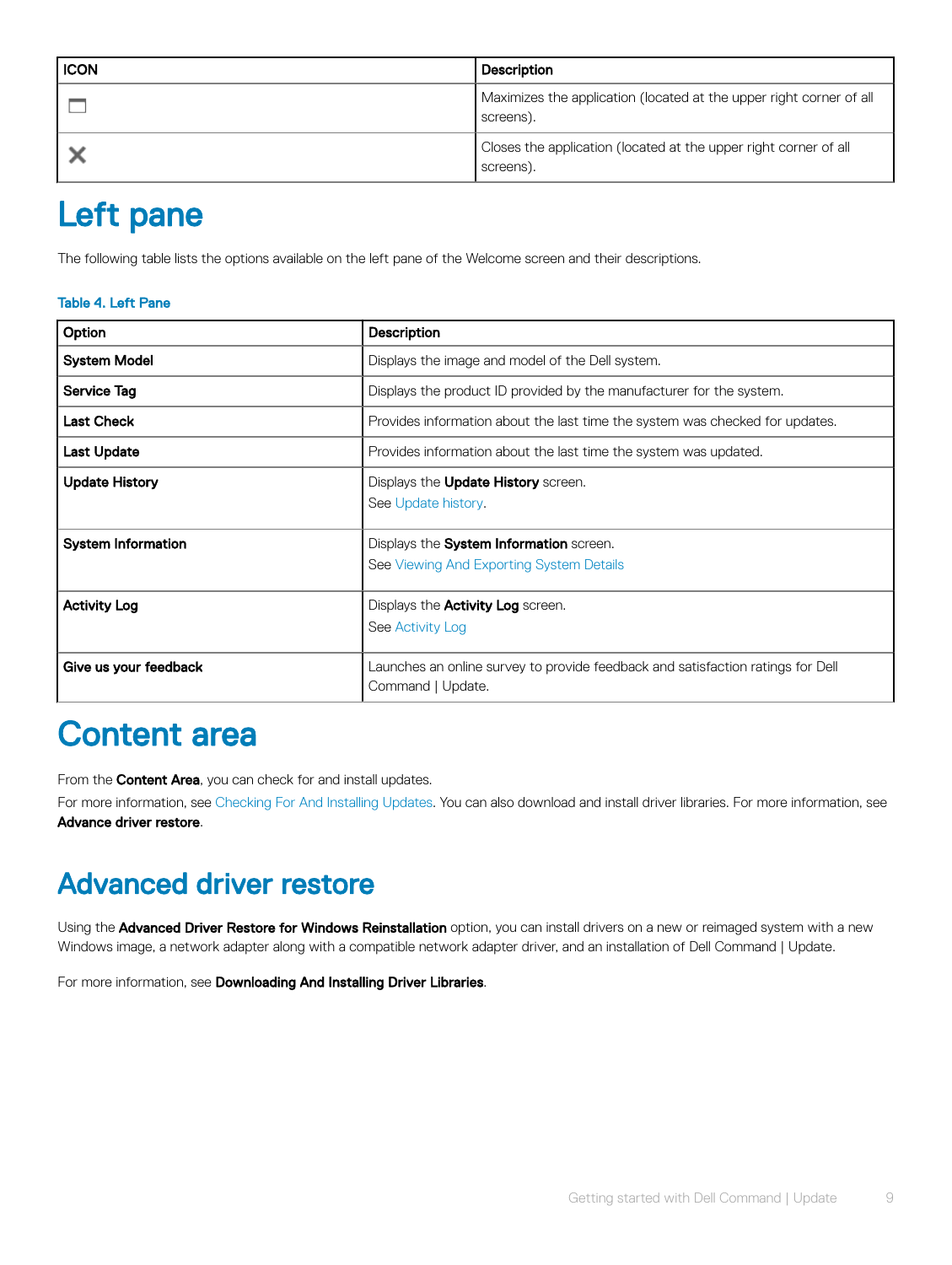# Using Dell Command | Update

## <span id="page-9-0"></span>Download and install driver libraries

To download and install a driver library on a Dell system:

- 1 On the Welcome screen, select the click here to download and install a complete driver library option.
	- $\bigcirc$  NOTE: The process of downloading the complete profile library for the system is automated.
	- $\bigcirc$  NOTE: This process might even cost you, if you are on a metered network connection.

The Preparing for driver restore screen is displayed and the driver is installed. Following are the various status messages that are displayed during installation:

- Checking for component updates—Checks for available driver libraries.
- Scanning system devices—Scans the system and gathers information about the devices that are present on the system.
- Locating system driver library—Locates the driver library on the system and checks the versions of the drivers and determines the available driver updates for the system.
- Starting download—Starts downloading the updates.
- Extracting drivers—After the updates are downloaded, these updates are extracted for installation on the system.
- Preparing for installation—Digital signature validation and creation of a restore point on the operating system.
- Installing drivers—Displays the installation status in the format x of y, where 'x' is the number of drivers being installed and 'y' is the total number of drivers available. Select the Automatically restart system (when required) check box to restart the system automatically after the drivers are installed.
- Installation complete—Denotes the completion of driver installation in the format x of y successful, where 'x' is the number of drivers installed and 'y' is the number of drivers available.

Click Cancel to exit this activity and return to the Welcome screen.

2 After installation of the drivers is complete, click Close to return to the Welcome screen.

For more information about updating the system drivers to their most current version, see Checking And installing updates.

### Check for and install updates

To check for, and install updates on a Dell system:

1 On the **Welcome** screen, click **Check**.

The Inventory Collector, a self-contained application, is used to obtain the system hardware information. The Inventory Collector gathers the inventory status of the BIOS, firmware, and drivers for the system. The inventory status is provided in .XML format. The Inventory Collector copies the inventory modules to a temporary location on the local drive of the system, ensuring that the inventory status gathered is completed even if the network connection is lost.

- a Dell Command | Update connects to [downloads.dell.com,](http://downloads.dell.com) or any other source location that you have configured, and checks for updates.
- b Click Cancel to return to the previous screen without checking for updates. For more information about changing the source location, see [General Settings.](#page-14-0)
- The Checking for Updates task starts and the Checking for Updates screen is displayed.

The **Checking for Updates** task includes the following:

Checking for component updates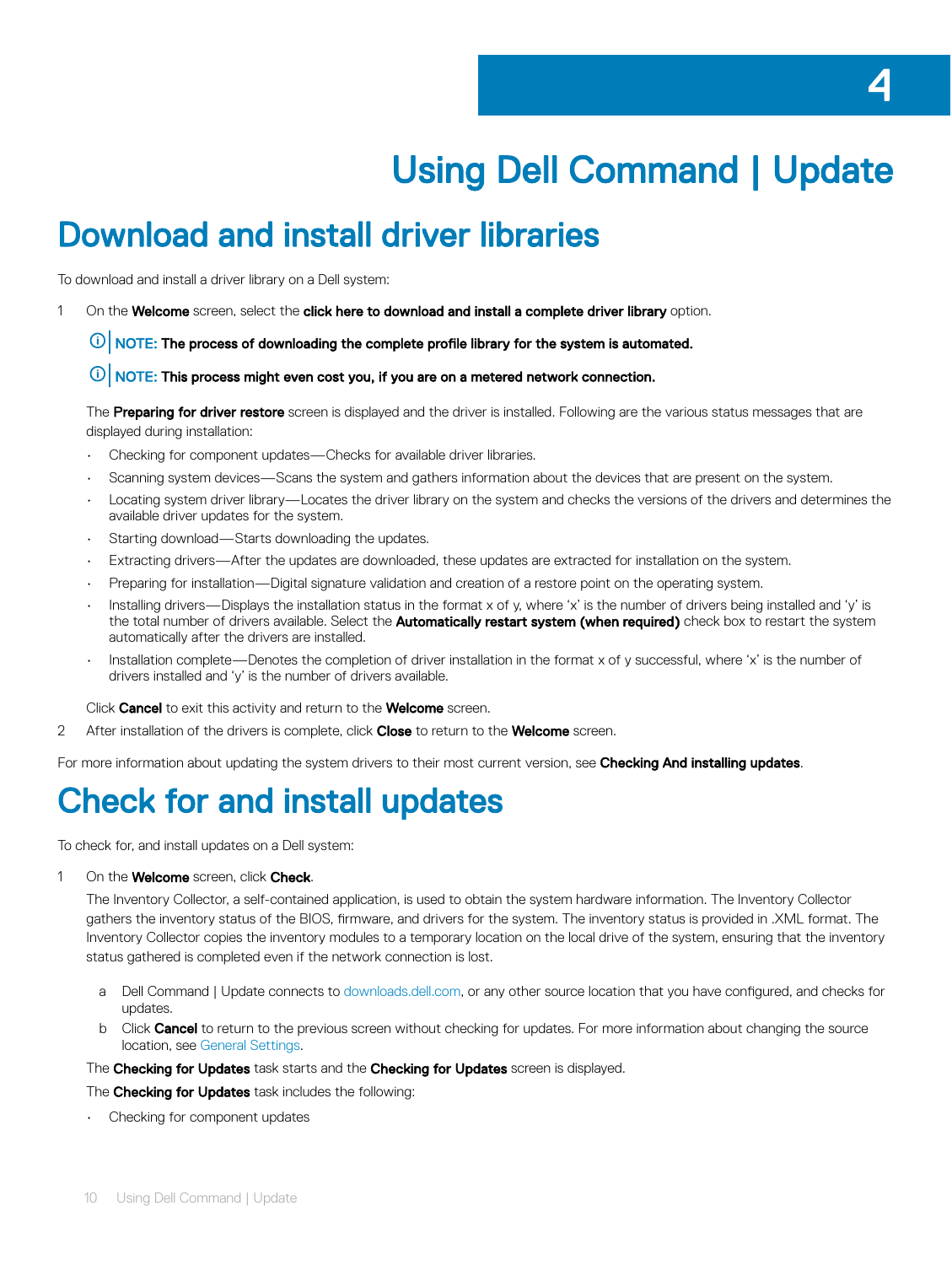- <span id="page-10-0"></span>Scanning for system devices
- Determining available updates

The Checking for Updates screen provides the status of the system scan. When updates are found, Dell Command | Update prompts you to install the updates.

If no updates are found, the No updates available message is displayed indicating that the devices on the system are up-to-date. Click **Close** to exit Dell Command | Update.

Based on the availability of updates and preferences you have set, the No updates available message is displayed. This message is displayed in the following scenarios:

- When you retain the default **Download Filter** preferences and no updates are available.
- When all the available updates are selected for hiding.
	- $\mathbb O|$  NOTE: Click View to check for the updates on the View Details screen. Click Close to return to the Selected Updates screen.

The No updates are available (Based on the current 'Download Filter' preference settings message is displayed when you modify the default **Download Filter** preferences and no updates are available.

If updates are found, the **Selected Updates** screen is displayed. For more information, see Selecting Updates.

- 2 Click View Details to choose the updates you want to install on the system. The Customize Selection screen is displayed. For more information, see [Customizing Updates.](#page-11-0)
- 3 (Optional) If you want Dell Command | Update to automatically restart the system after installing updates, select Automatically restart system (when required).
- 4 Click **Install** to install the selected updates on the system.

#### $\circled{0}$  NOTE: If you click Cancel during installation, Dell Command | Update does not roll back the updates that are already applied and returns to Welcome screen.

For installing updates on a new or reimaged system, see Configuring Advanced Driver Restore Settings.

### Select updates

On the Welcome screen, when you click Check, the checking for updates task is run and if the updates are available for the system, then the Selected Updates screen is displayed. The update summary is displayed next to the heading in the format—update type  $\langle x \rangle$  of y, z MB>, where 'x' is the number of updates to be downloaded, 'y' is the total number of updates available, and 'z' is the size of the available updates, in megabytes(MB). Based on importance, the updates are classified as follows:

- Critical Updates—These updates are important for improving the reliability, security, and availability of the system.
- **Recommended Updates**—These updates are recommended for installation on the system.
- **Optional Updates**—These updates are optional updates.
- **Dell Docking Solution**—These updates are for Dell docking solution.

#### $\circled{1}$  NOTE: If Dell Docking Solution option is selected, then:

- The updates for the Dell Docking Solution cannot be cleared from Customize Selection screen.
- The **Automatically restart the system (when required)** option is selected and cannot be cleared.
- The system may restart multiple times and continue the installation.
- One or more categories (Critical, Recommended, Optional) are selected and cannot be cleared if there are updates that are part of the Dell Docking Solution.
- The Dell Docking Solution option will not be displayed if there are no updates available for Dell Docking Solution.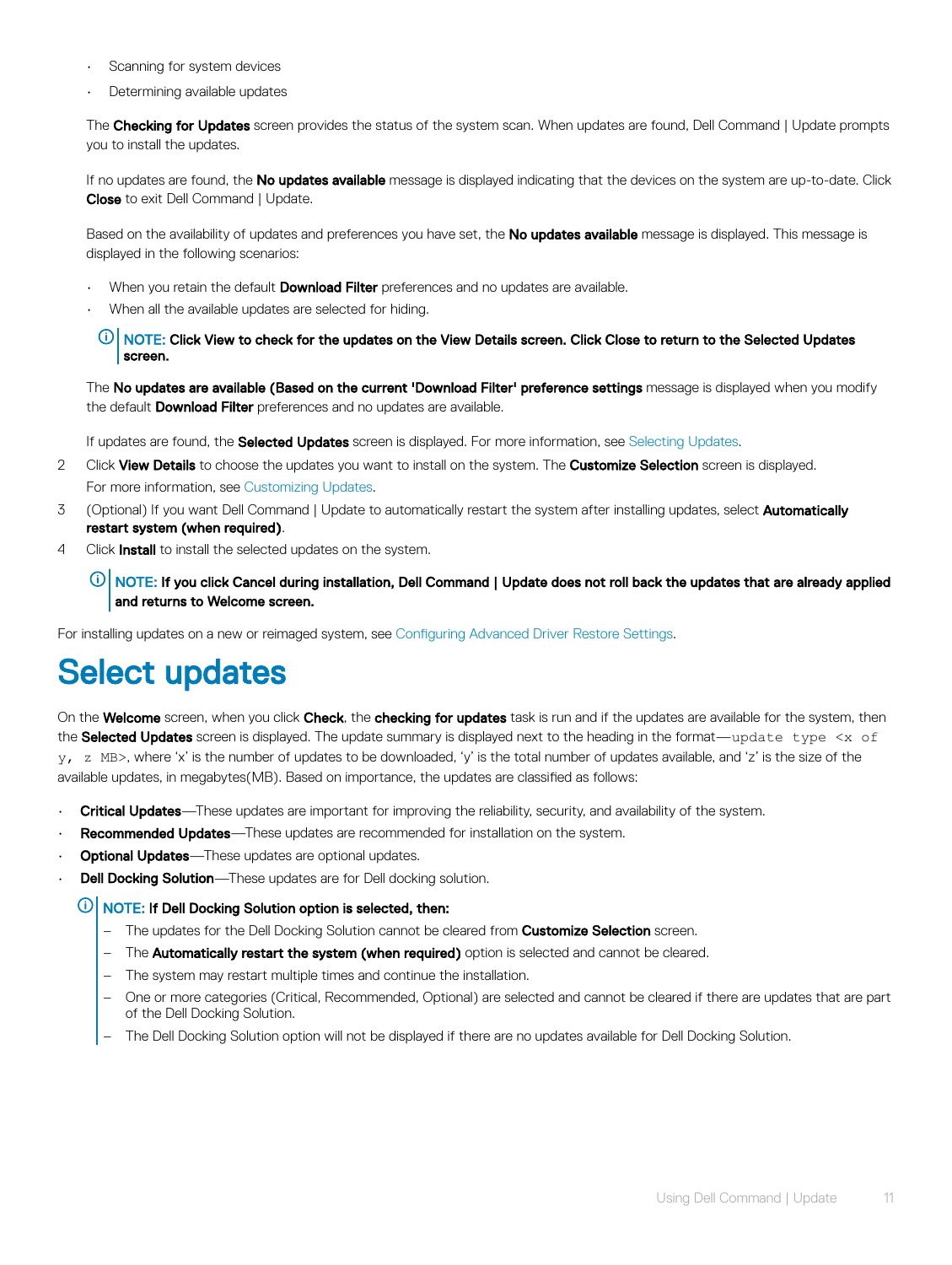#### <span id="page-11-0"></span> $(i)$  NOTE: A warning is displayed if:

- An update that you must install requires an interim version of the update. If there are multiple intra-dependencies for an update, Dell Command | Update installs the latest possible version. However, this may not be the latest version. This task requires more than one update cycle for installing the latest version of the update. For more information, see [Dependency Installation](#page-12-0).
- Some updates are blocked because the BitLocker is enabled on your system. From the control panel and suspend the BitLocker to proceed with the installation. Dell recommends to resume the BitLocker after the updates are installed.
- Some updates cannot be installed require a power adapter to be plugged into the system.

### Customize selection

On the Selected Updates screen, click View Details to view the Customize Selection screen. This screen lists detailed information of all available updates such as name, size, and release date of the component along with other information, which helps you to choose the updates you want to apply to the system. The updates are grouped based on assigned criticality.

The following table lists the options available on this screen.

#### Table 5. Customize Selection options

| User interface                     | <b>Description</b>                                                                                                                                                                                                                                                                                                                                                                                                                                                                                      |
|------------------------------------|---------------------------------------------------------------------------------------------------------------------------------------------------------------------------------------------------------------------------------------------------------------------------------------------------------------------------------------------------------------------------------------------------------------------------------------------------------------------------------------------------------|
| Critical Updates (x of y, size)    | View the critical updates available for the system. You can also modify the selection of<br>critical updates. The updates contain the following information:<br>Name of the update.<br>Size of the update which displays the approximate number of bytes that are<br>required to download the update.<br>The release date of the update.<br>If an intermediate update is required, then a warning message is displayed. For                                                                             |
|                                    | more information, hover over <b>View Details</b> . A tool tip <b>U</b> provides additional details<br>of the update package.                                                                                                                                                                                                                                                                                                                                                                            |
| Recommended Updates (x of y, size) | View the recommended updates available for the system. The updates contain the<br>following information:<br>Name of the update.<br>Size of the update which displays the approximate number of bytes that are<br>required to download the update.<br>The release date of the update.<br>If an intermediate update is required, then a warning message is displayed. For<br>more information, hover over <b>View Details</b> . A tool tip <b>D</b> provides additional details<br>of the update package. |
| Optional Updates (x of y, size)    | View the optional updates available for the system. The updates contain the following<br>information:<br>Name of the update.<br>Size of the update which displays the approximate number of bytes that are<br>required to download the update.<br>The release date of the update.<br>If an intermediate update is required, then a warning message is displayed. For<br>more information, hover over <b>View Details</b> . A tool tip <b>D</b> provides additional details<br>of the update package.    |
| <b>Select All</b>                  | Selects all critical, recommended, and optional updates for installation.<br>NOTE: Some updates require a power adapter to be plugged into the<br>(i)<br>system.                                                                                                                                                                                                                                                                                                                                        |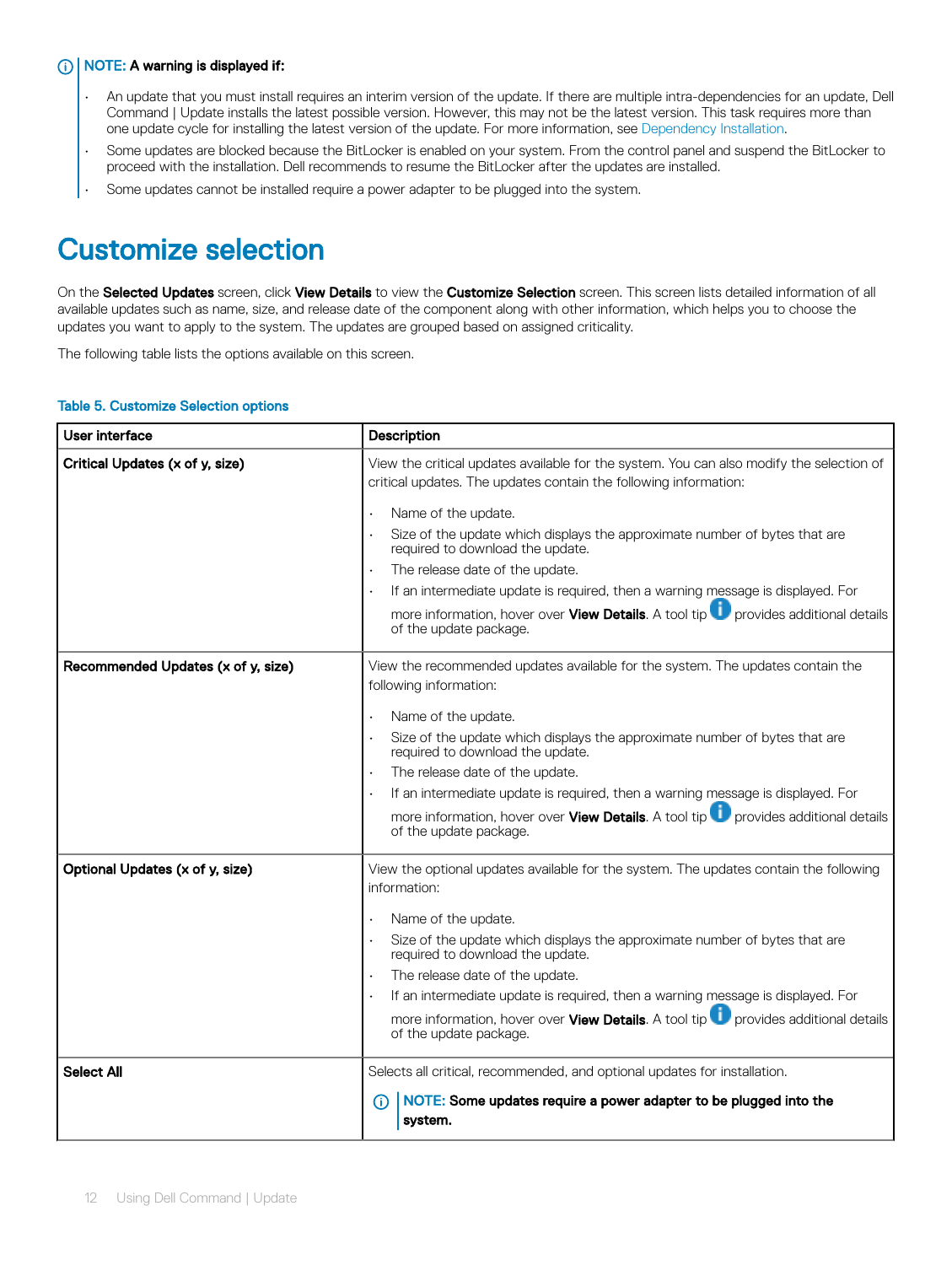#### <span id="page-12-0"></span>Table 6. Customize Selection Options

| User interface           | <b>Description</b>                                                                                                                                                                                                                  |
|--------------------------|-------------------------------------------------------------------------------------------------------------------------------------------------------------------------------------------------------------------------------------|
| I₩                       | If this icon appears next to an update, connect a power adapter to the system to apply the update package.<br>This is restricted to BIOS and firmware updates on notebook or tablet systems.                                        |
|                          | If this icon appears next to an update, suspend BitLocker from the <b>Control Panel</b> of your system to apply the<br>update package.<br>NOTE: Dell recommends to resume BitLocker after the updates are installed on your system. |
|                          |                                                                                                                                                                                                                                     |
|                          | Click to view a tool tip window with some additional details about the update package.                                                                                                                                              |
| $\overline{\phantom{a}}$ | Click to open the <b>dell.com/support</b> web page to view the complete details about this update package.                                                                                                                          |
| Q                        | If this icon appears next to an update, it indicates that it is part of a docking solution update.                                                                                                                                  |

Use the check boxes next to the update to select the update packages. The check box at the top of the column toggles selection of all the updates on the **Customize Selection** screen.

### Dependency installation

Dell Command | Update uses update packages to determine the latest updates for a system. An update package contains feature enhancements or changes in BIOS, firmware, drivers, and software. Usually, the update is self-sufficient and runs the preinstallation and applicable dependencies; however, the update may be dependent as described here:

Intradependencies: These updates are of the same update type such as BIOS, and must be installed or updated in a particular order which may require multiple scans and updates.

For example, consider that your system has version A01 of BIOS installed and version A05 is an available update, and version A03 is a prerequisite of version A05. You must first update the system to version A03. Dell Command | Update updates the system to version A03 before allowing an update to version A05.

- $\circled{0}$  NOTE: It takes more than one update cycle for the system to be completely updated to the latest available version(s), initiated by the user.
- Interdependencies: If a component update requires an update of another dependent component of a different update type, then the dependent component has to be updated before the selected component can be updated to the recommended version.

For example, consider that your system needs a firmware update. To update system firmware, you must first update the system BIOS to a required minimum version. Dell Command | Update updates the system BIOS to the required version before updating the system firmware.

- ൘ NOTE: When the application initiates a system update, it takes more than one update cycle for the system to be updated to the latest available version(s).
- (i) NOTE: If the update you want to install has a dependency, Dell Command | Update notifies you during the update process with an information alert
- NOTE: Nondependent and interdependent updates will be installed prior to intradependent updates.

## Update history

You can view the details of the previously installed updates on the system on the Update History screen. The details include the name of the component, type of the component, date when it was updated, and the current or latest version of the component available on the system. Whenever you install the updates, Dell Command | Update creates restore points that are named Dell Updates within the operating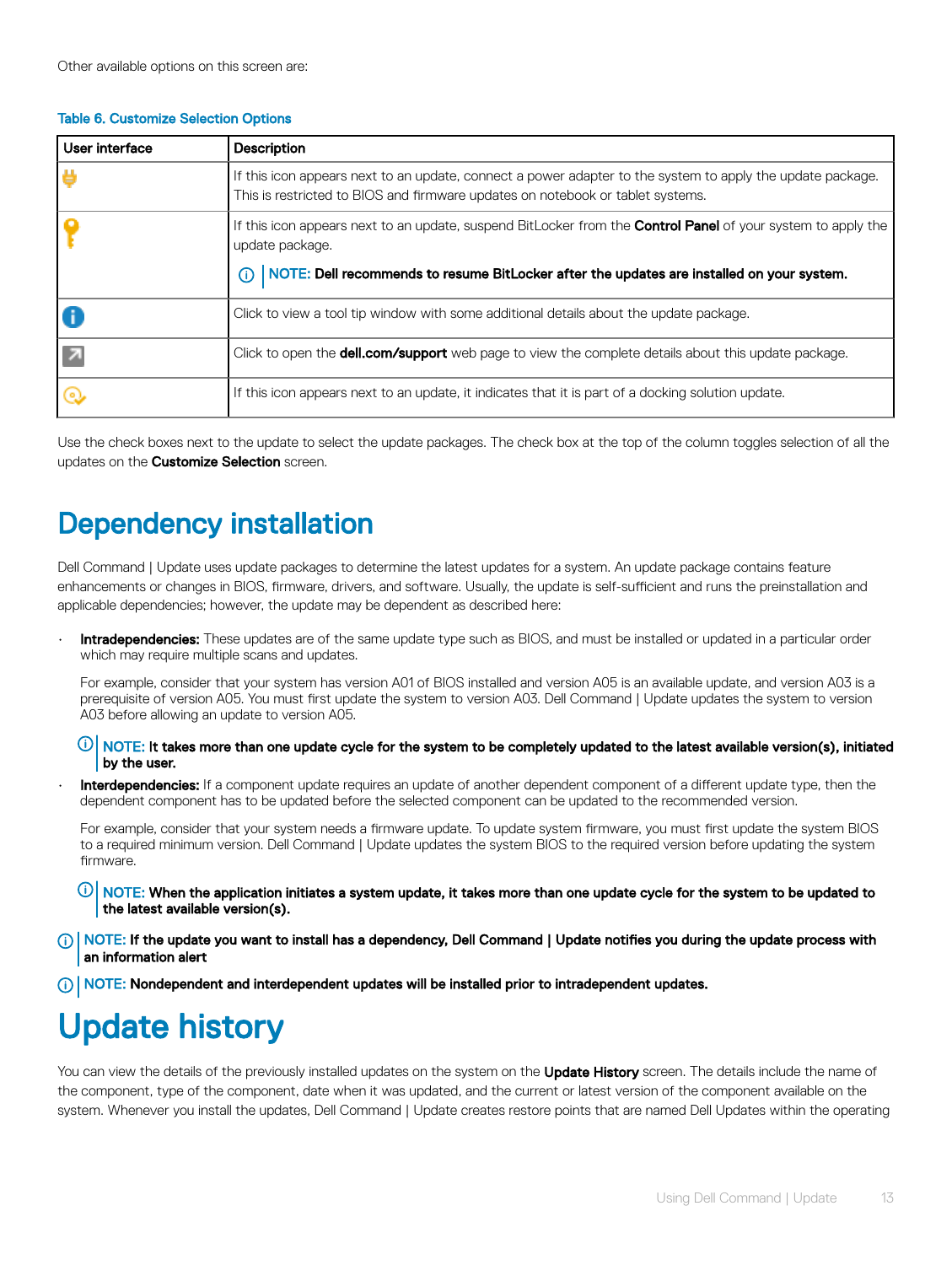<span id="page-13-0"></span>system. Restore points are timestamps which you can use to revert updates to the system's files, installed applications, and Windows registry. You can view the list of restore points in the System Restore window.

### System Restore

You can also use the **System Restore** window to revert any batch of updates that are made to the system.

- $\cap$  NOTE: You cannot revert BIOS or firmware updates using the System Restore window as these updates are stored in the hardware.
- NOTE: For more information, see the Microsoft documentation about System Restore.

### View update history

To view the update history:

1 On the **Welcome** screen, click **Update History**.

The **Update History** screen is displayed.

If multiple updates exist, you can modify the length of each column to view the details.

2 Click Close to return to the Welcome screen.

### View and export system information

To view and export the system information:

- 1 On the **Welcome** screen, click **System Information**. The System Information screen is displayed with system details information.
- 2 Click Export System Details to save the system details in .XML format.
- 3 Click Close to go back to the Welcome screen.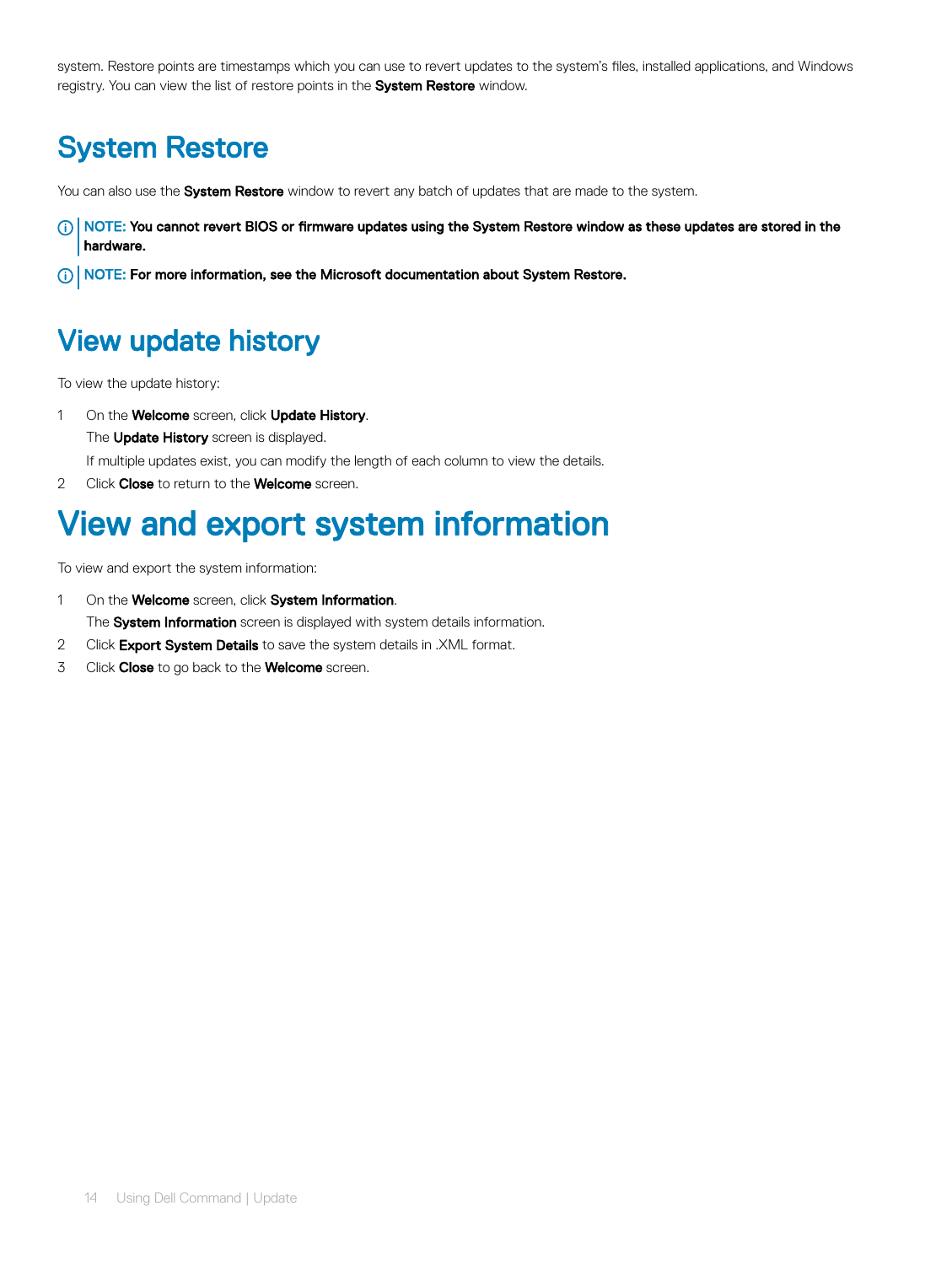# Dell Command | Update settings

<span id="page-14-0"></span>The Settings screen enables you to configure and customize settings for update download and storage locations, update filters, schedule for downloading updates, Internet proxy, import or export settings, and driver libraries download location. It has the following tabs:

- General—See Configuring general settings for information about configuring or modifying locations to download and store updates, and Internet proxy settings.
- **Update Settings**—See [Update settings](#page-15-0) for information about configuring the schedule for system updates.
- Update Filter—See Configuring the update filter settings for information about modifying and saving filter options for scheduled updates.
- **Import/Export**—See [Importing or exporting settings](#page-16-0) for information about importing and exporting settings.
- Advance Driver Restore—See Configuring advanced driver restore settings for information about configuring the location for downloading driver libraries.
- **BIOS**—See [BIOS settings](#page-16-0) for information about how to save the BIOS password as an application setting.
- Third Party Licenses-You can view information and acknowledgment of the open source software that is used during the time of creation.

Click Restore Defaults to revert to the original default settings.

#### (i) NOTE: If a policy is applied by your administrator, the Restore Defaults option is disabled.

#### Topics:

- Configure the general settings
- [Update settings](#page-15-0)
- Configure the update filter settings
- [Import or export settings](#page-16-0)
- [BIOS settings](#page-16-0)
- Configuring advanced driver restore settings

### **Configure the general settings**

In the General tab, you can update the storage location, update the download location, and configure or modify Internet proxy settings. To configure the general settings:

1 On the title bar, click **Settings**.

The **Settings** screen is displayed.

 $2$   $\circ$   $\circ$  NOTE: Dell Command | Update automatically deletes the update files from this location after installing the updates.

Under Download File Location, click Browse to set the default location or to change the default location for storing the downloaded updates.

- 3 Under Update Source Location, click New to add a location for downloading the updates. For more information, see [Updating Source](#page-15-0) [Location](#page-15-0).
- 4 Optionally, set the Internet proxy settings.
	- To use the current Internet proxy settings, select Use current Internet proxy setting.
	- To configure a proxy server and port, select Custom proxy setting. To enable proxy authentication, select the Use Proxy Authentication check box and provide proxy server, proxy port, user name, and password.

#### $\bigcirc$  NOTE: The user name and password credentials are encrypted and saved.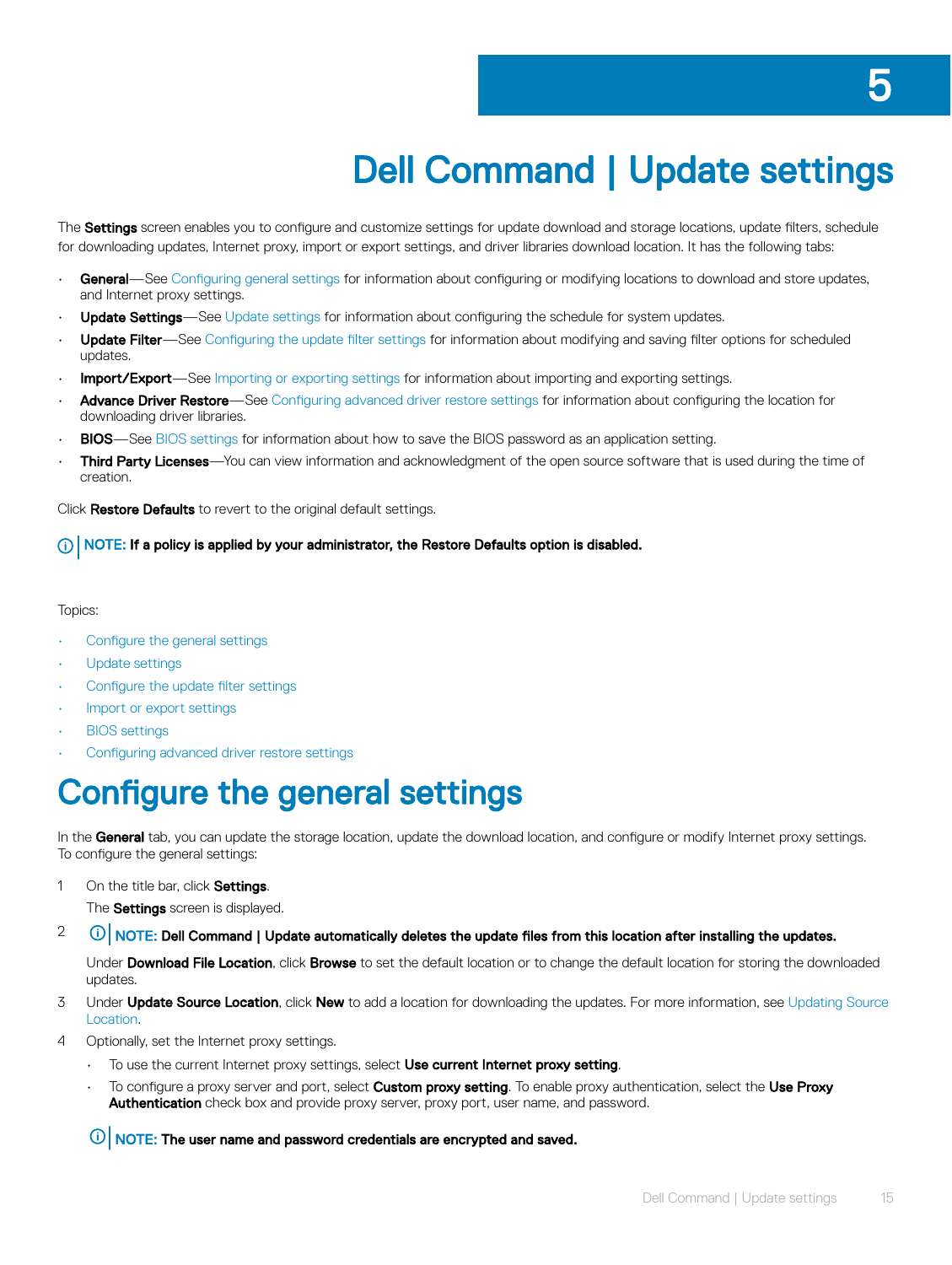- <span id="page-15-0"></span>5 To opt in to Telemetry, select the I agree to allow Dell to collect and use information gathered for the purpose of improving its products and services option available under User Consent in the General section.
	- $\bigcirc|$  NOTE: Telemetry collects data about the operations performed in the application. If updates fail, the application notifies you and resolves real time issues, reducing customer call services. You can help Dell take proactive steps to improve Dell Command | Update by opting in to the Telemetry feature.
	- *O* NOTE: Telemetry does not collect any Publicly Identifiable Information(PII).
- 6 Click Ok to save changes or click Cancel to discard the settings and return to the Welcome screen.
	- **(ii) NOTE: If an interactive execution of Dell Command | Update is running, you must close Dell Command | Update for the** scheduler to check for updates after the set time. This is because only one instance of the application can be running at a time and the scheduler instance is blocked by the interactive instance.

### Updating source location

Update Source Location displays the list of all configured update source locations. The default location is [downloads.dell.com](http://downloads.dell.com).However, you can add multiple source locations for Dell Command | Update to attempt access and check for updates.

To add a source location, click New, navigate to the file location, and select the catalog.xml file. The selected catalog file is added to the list of source locations. Prioritize these locations by clicking the up and down arrows that are associated with the source location entry. Click **Delete** to remove the source location path from the list.

NOTE: Dell Command | Update uses the first source location or catalog it successfully loads. Dell Command | Update does not നി load each source location listed and aggregate the contents together. Dell Command | Update does not check for signatures on any source location that is not available in the Dell.com site.

## Update settings

You can configure Dell Command | Update to automatically check for system updates. Perform the following steps to configure the schedule for checking updates:

- 1 On the title bar, click Settings.
- 2 On the Settings screen, click Update Settings.
- 3 Under Automatically check for updates **>** Check for updates, select one of the following:
	- Manual Updates Only—If you select this option, Dell Command | Update does not run scheduled updates and all the other fields on this page are hidden. To check for updates manually, on the Welcome screen, click Check.
	- **Automatic Updates** —If you select this option, Dell Command | Update runs automatic updates.
- 4 If you select Download and install updates (Notify after complete) option, select the time interval you want the system to wait before restart automatically.
- 5 Click Ok to save changes, or click Cancel to revert the settings and return to the Welcome screen. After you schedule the check for updates activity and if updates are available, the list of updates is displayed in the Ready for install screen.

 $\circ$  NOTE: You must exit Dell Command | Update for update schedules to run.

### Configure the update filter settings

In the Update Filter tab, you can configure the filters for downloading and displaying available updates. To configure the update filter settings:

- 1 On the title bar, click Settings.
- 2 On the Settings screen, click Update Filter.
- 3 Under What To Download, select one of the following options: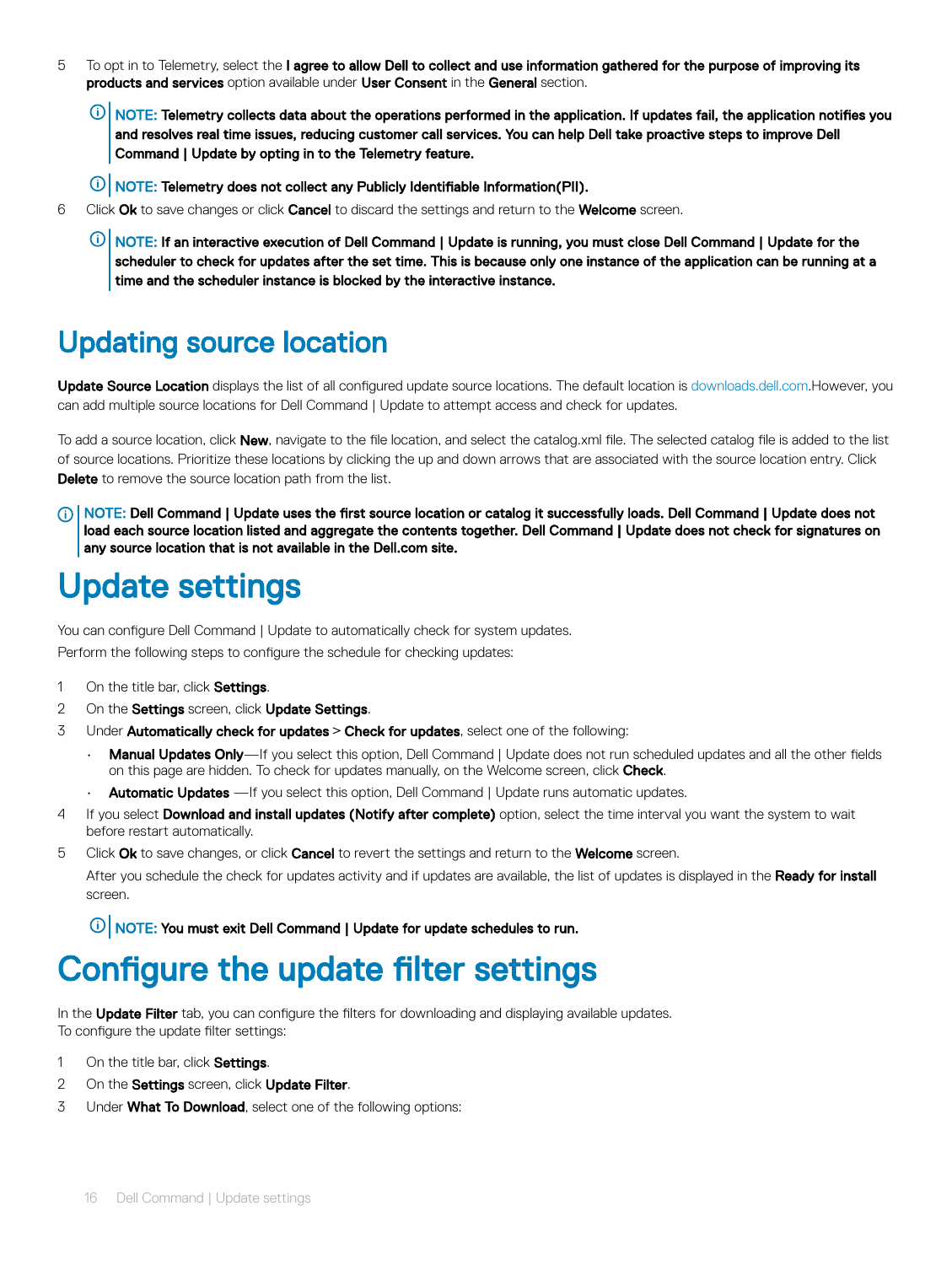- <span id="page-16-0"></span>Updates For This System Configuration (Recommended) — Select this option to download updates specific to the system's configuration.
- All Updates For System Model Select this option to download updates for all devices supported by the system model.
- 4 Under Customize Updates, select the update recommendation level, type of update, and its device category.
- 5 Click Ok to save changes or click Cancel to revert to the last saved settings and return to the Welcome screen.

### Import or export settings

The **Import/Export** tab allows you to save the configuration settings in the form of an .XML file. By using an .XML file, you can transfer the settings to another system and also import settings from another system. Using these .XML files you can create common configuration settings for all the installed instances of Dell Command | Update in the organization.

To import or export the configuration settings:

- 1 On the title bar, click Settings.
- 2 On the **Settings** screen, click **Import/Export**.
- 3 Click Export Settings to save the Dell Command | Update settings on the system in .XML format.
- 4 Click Import Settings to import the Dell Command | Update settings from a previously exported settings file.
- 5 Click Ok to save changes or click Cancel to revert the settings and return to the Welcome screen.

## BIOS settings

- 1 On the title bar, click Settings
- 2 On the **Settings** screen, click **BIOS**.
- 3 Enter a value in the Password field In the System Password window. You can click Show Password to view the password in the Password field.
	- $\bigcirc|$  NOTE: The value in the Password field persists even when the Settings tab is closed and reopened.
	- $\Omega$ NOTE: If the System Password is configured in the BIOS, the password is needed to perform the BIOS updates.
- 4 Click Restore Defaults and check that the Password field is empty.

### Configuring advanced driver restore settings

In the **Advanced Driver Restore** tab, you can configure the location to download the driver library for a new or reconditioned system. To configure the Advanced Driver Restore settings:

- 1 On the title bar, click Settings
- 2 On the Settings screen, click Advanced Driver Restore.
- 3 Click Enable to toggle the Advanced Driver Restore for Windows Reinstallation option on the Welcome screen. By default, the feature is:
	- Enabled when you install Dell Command | Update on your system.
	- Disabled if Dell Command | Update is factory installed.

After the drivers are installed on the system, the feature is disabled.

- 4 Select one of the following options:
	- Download driver library from the **dell.com/support** site (Recommended).
	- Use the specified driver library: To download the driver library from a local or network location. Click Browse to specify the location.
- 5 Click Ok to save changes, or click Cancel to revert to the last saved settings and return to the Welcome screen.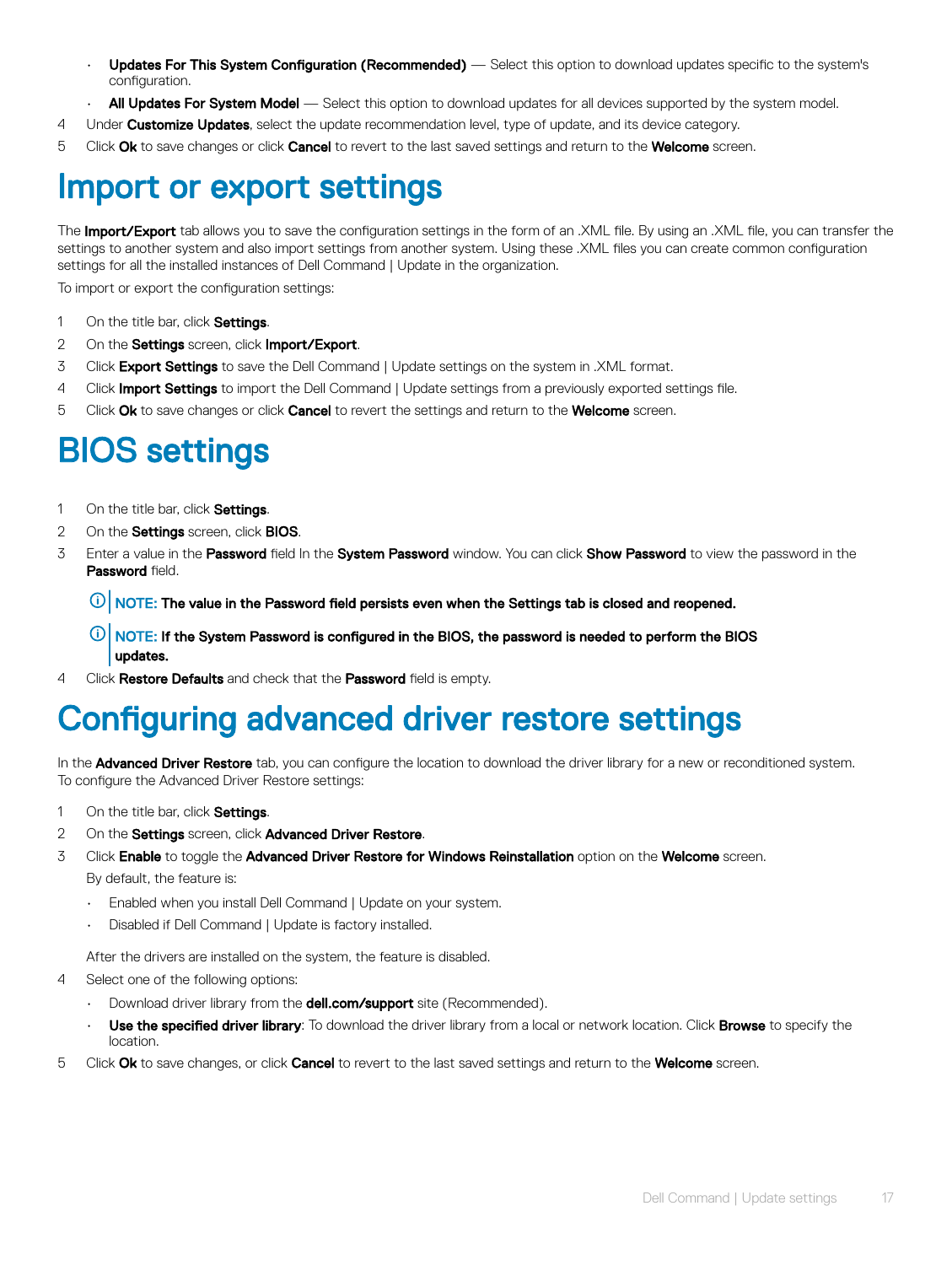6

<span id="page-17-0"></span>You can access the required documents using the following links:

- For Dell EMC Enterprise Systems Management documents — [www.dell.com/SoftwareSecurityManuals](http://www.dell.com/SoftwareSecurityManuals)
- For Dell EMC OpenManage documents — [www.dell.com/OpenManageManuals](https://www.dell.com/OpenManageManuals)
- For Dell EMC Remote Enterprise Systems Management documents — [www.dell.com/esmmanuals](http://www.dell.com/OpenManageManuals)
- For iDRAC and Dell EMC Lifecycle Controller documents — [www.dell.com/idracmanuals](https://www.dell.com/idracmanuals)
- For Dell EMC OpenManage Connections Enterprise Systems Management documents — [www.dell.com/](https://www.dell.com/OMConnectionsEnterpriseSystemsManagement) [OMConnectionsEnterpriseSystemsManagement](https://www.dell.com/OMConnectionsEnterpriseSystemsManagement)
- For Dell EMC Serviceability Tools documents — [www.dell.com/ServiceabilityTools](https://www.dell.com/ServiceabilityTools)
- a Go to [www.dell.com/Support/Home.](https://www.dell.com/Support/Home)
	- b Click Choose from all products.
	- c From **All products** section, click **Software & Security**, and then click the required link from the following:
		- Enterprise Systems Management
		- Remote Enterprise Systems Management
		- Serviceability Tools
		- Dell Client Command Suite
		- Connections Client Systems Management
	- d To view a document, click the required product version.
- Using search engines:
	- Type the name and version of the document in the search box.